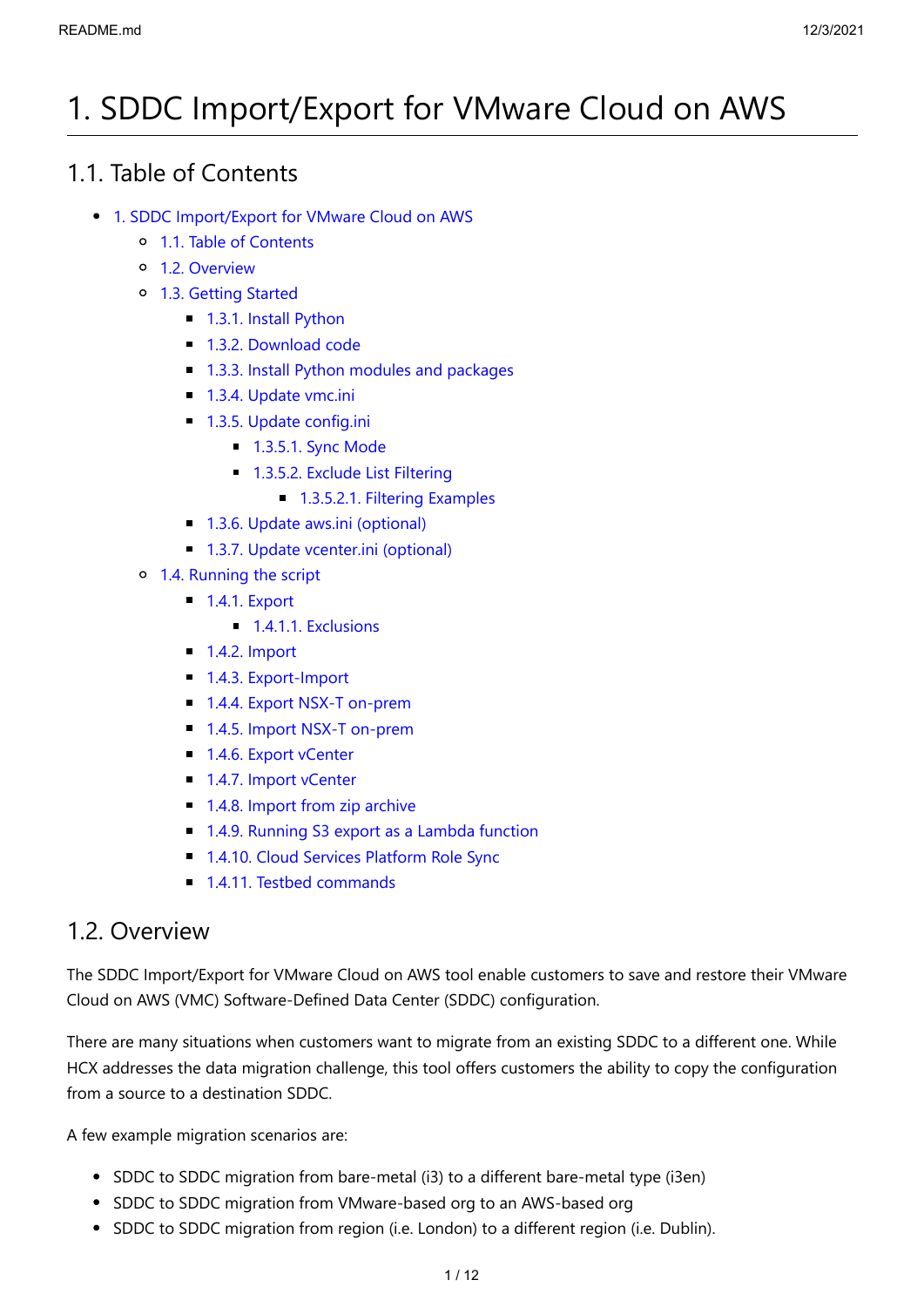Other use cases are:

- Backups save the entire SDDC configuration
- Lab purposes customers or partners might want to deploy SDDCs with a pre-populated configuration.
- DR purposes deploy a pre-populated configuration in conjunction with VMware Site Recovery or VMware Cloud Disaster Recovery

### <span id="page-1-0"></span>1.3. Getting Started

### <span id="page-1-1"></span>1.3.1. Install Python

This tool is dependent on Python3, you can find installation instructions for your operating system in the Python [documentation.](https://wiki.python.org/moin/BeginnersGuide/Download)

### <span id="page-1-2"></span>1.3.2. Download code

If you know git, clone the repo with

```
git clone https://github.com/vmware-samples/sddc-import-export-for-vmware-cloud-
on-aws.git
```
If you don't know git, you can download the code from the [Flings site](https://flings.vmware.com/sddc-import-export-for-vmware-cloud-on-aws)

### <span id="page-1-3"></span>1.3.3. Install Python modules and packages

When you navigate to the sddc\_import\_export folder, you will find a requirements.txt file that list all your Python packages. They can all be installed by running the following command on Linux/Mac:

```
pip3 install -r requirements.txt
```
On Windows, use

```
python -m pip install -r requirements.txt
```
If you get pip installation errors complaining about being unable to install

git+https://github.com/vmware/vsphere-automation-sdk-python.git@v7.0.2.0, and you don't need to use the vCenter folder export feature, you can do the following:

- Remove line 10 in requirements.txt git+https://github.com/vmware/vsphere-automation-sdkpython.git@v7.0.2.0
- Comment out line 54 in sddc import export.py import vcenter

You must uncomment these lines in order to use the vCenter folder export feature. Installing the required library requires you to have git installed on your local system.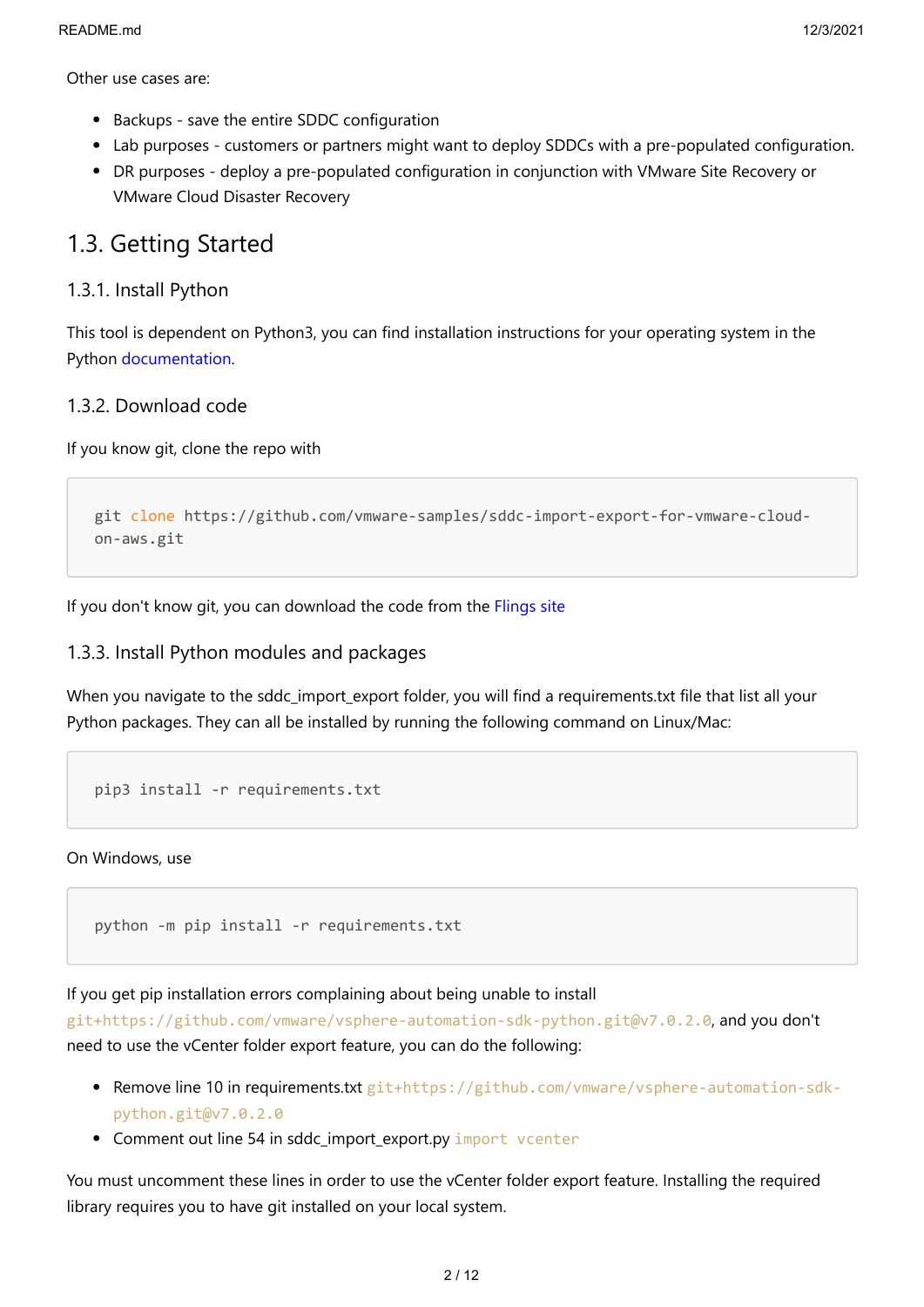### <span id="page-2-0"></span>1.3.4. Update vmc.ini

Version 1.1 introduces the gov\_cloud\_urls flag in vmc.ini. The default value is False - change this value to True if you are using GovCloud.

Access to the VMware Cloud on AWS API is dependent on a refresh token. To generate a token for your account, see the [Generate API Tokens](https://docs.vmware.com/en/VMware-Cloud-services/services/Using-VMware-Cloud-Services/GUID-E2A3B1C1-E9AD-4B00-A6B6-88D31FCDDF7C.html) help article.

The Org ID and SDDC ID can be found on the Support tab of your SDDCs.

```
# Refresh tokens generated in the VMC console. Users have a separate token in each
org
source refresh token = XXXXXXXXXXXXXXX
dest refresh token = XXXXXXXXXXXXXX
# Organization and SDDC IDs are easily found in the support tab of any SDDC
source org_id = XXXXXXXXXXXXXX
source_sddc_id = XXXXXXXXXXXXXX
dest_org_id = XXXXXXXXXXXXXX
dest_sddc_id = XXXXXXXXXXXXXX
```
The vmc.ini configuration can also be passed via command line. Use sddc\_import\_export --help for syntax.

### <span id="page-2-1"></span>1.3.5. Update config.ini

Config.ini contains configuration sections for import and export.

There are True/False flags that can be set for each configuration option. The default configuration enables all options.

For example, in this section of the configuration, the compute gateway networks would be exported, but the public IP and NAT associations would not be exported.

```
# Export the networks configured on the compute gateway?
network_export = True
network export filename = cgw-networks.json
# Export the list of public IP addresses?
public_export = False
public export filename = public.json
# Export the NAT rules, including Public IP addresses?
nat export = False
nat_export_filename = natrules.json
```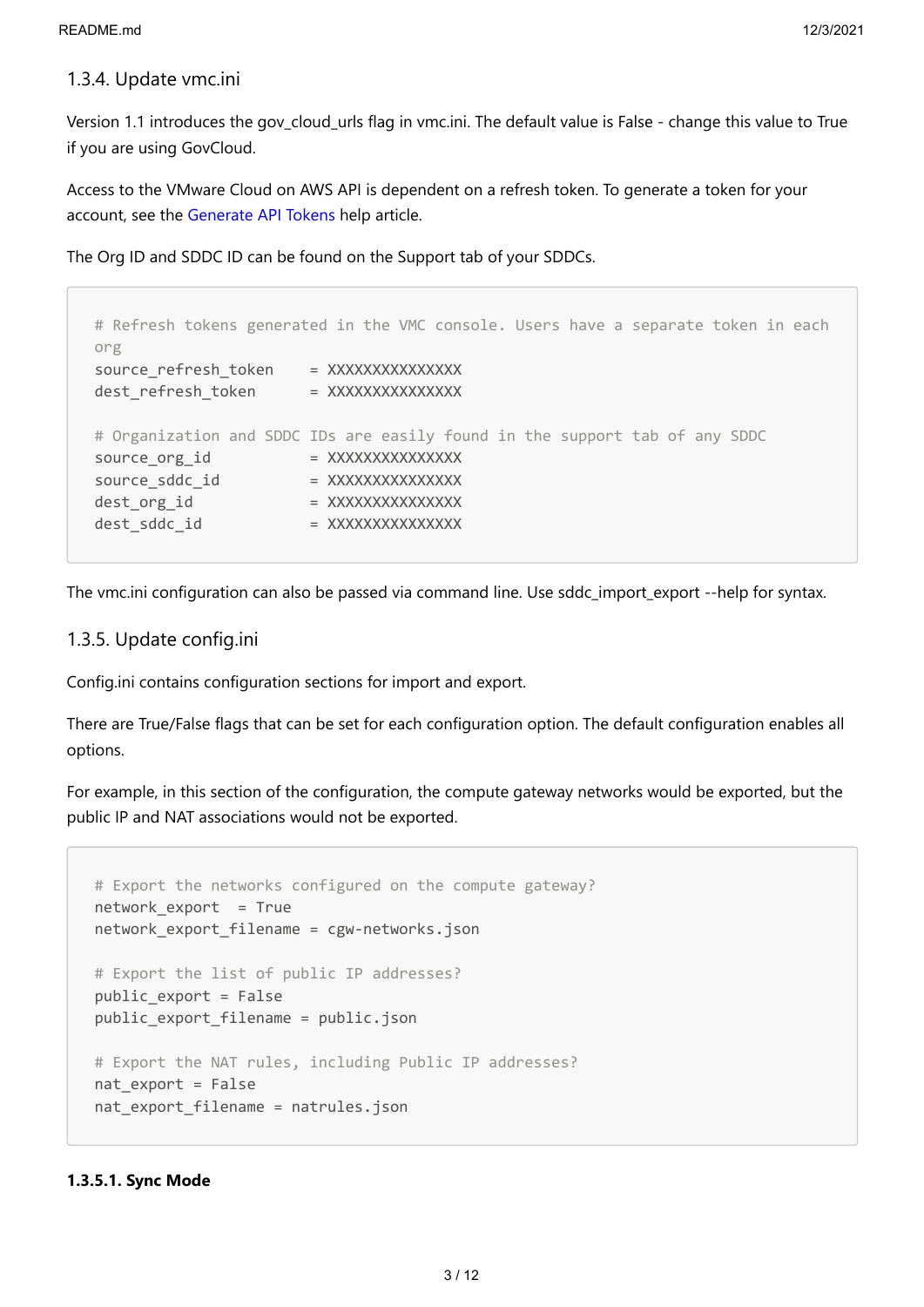An experimental feature was introduced in version 1.2. The configuration flag is named sync\_mode, and is found in the importConfig section of config.ini. *Note* - sync does not support public IP or NAT configurations. It also does not support syncing deletions. It only syncs new object creations or existing object updates.

```
[importConfig]
# Set this to True if you want to do continuous sync operations i.e. a periodic
sync of
# DFW rules from a source to a destination SDDC. The default method of import
operations 
# is a PUT. Setting this flag to True changes the method to a PATCH
# Not all settings are supported for sync - public IP and NAT mapping are
unsupported
sync_mode = False
```
The default value is False. When set to true, existing objects in the destination SDDC will be overwritten with values from the exported data. This feature is handy if you have multiple SDDCs for identical purposes, such as desktop clusters, and want to push identical firweall rules to all SDDCs. Not all settings are supported for sync - public IP and NAT mapping are unsupported.

### <span id="page-3-0"></span>**1.3.5.2. Exclude List Filtering**

Version 1.3 introduced the ability to filter out objects during an import. The following objects can be filtered:

- CGW firewall rule
- CGW firewall group
- CGW network segment
- MGW firewall rule
- MGW firewall group

The exclude filter performs a [Python regex](https://docs.python.org/3/library/re.html) match on the display name of the object. The default is to have no filter. The CGW exclude list section of config.ini is shown below

```
# Python regex match on CGW group display name, pipe-delimited. See README for
examples.
cgw groups import exclude list =
# Python regex match on CGW rule display name, pipe-delimited. See README for
examples.
cgw_import_exclude_list =
```
You must be careful not to filter out a group that a firewall rule is dependent on. The tool does not enforce group dependencies. If you filter out a group that a firewall rule uses, the firewall rule will fail to import.

### <span id="page-3-1"></span>**1.3.5.2.1. Filtering Examples**

Exclude all groups that begin with 'abcd' or 'efgh'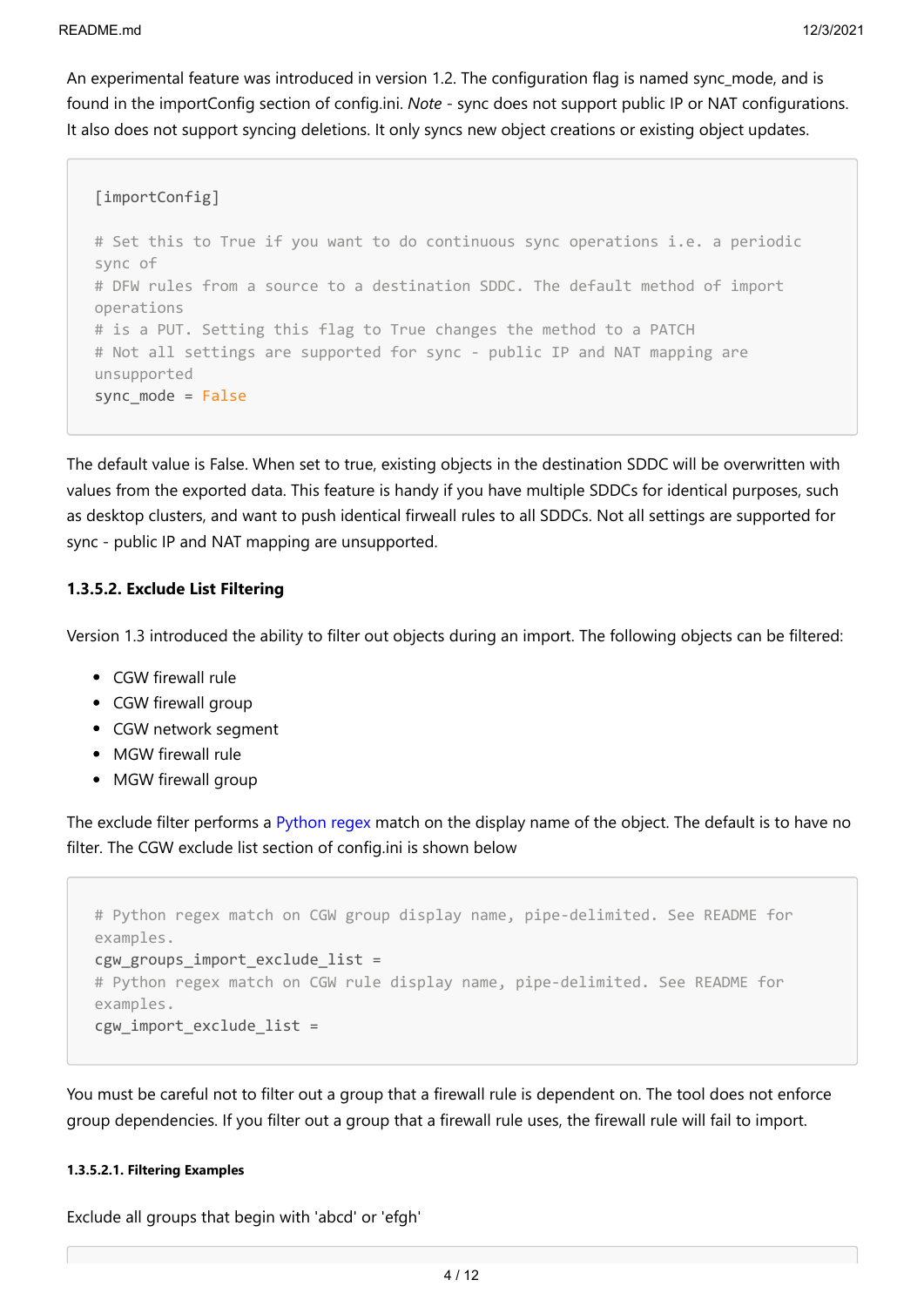cgw groups import exclude list = abcd\*|efgh\*

Exclude all network segments that begin with L2E (HCX extended segements)

```
network import exclude list = L2E*
```
A [sample config file](file:///c%3A/git/Flings/sddc-import-export-for-vmware-cloud-on-aws/config_ini/config.ini.vcdr.sample) for VCDR is included in this repository.

### <span id="page-4-0"></span>1.3.6. Update aws.ini (optional)

If you want to use the optional feature to archive exported zipfiles to S3 storage, you must update aws.ini with a bucket name and credentials with write access to the bucket. You must also set the export\_type value in config.ini to 's3'.

```
[awsConfig]
aws s3 export access id = ""aws_s3_export_access secret = ""
aws s3 export bucket = ""
```
The aws.ini configuration can also be passed via command line. Use sddc\_import\_export --help for syntax.

### <span id="page-4-1"></span>1.3.7. Update vcenter.ini (optional)

If you want to use the optional feature to sync your on-prem vCenter folder structure to VMC, you must update vcenter.ini with the appropriate URLs, credentials, and Datacenter name. The tool can only export and import a single datacenter object. The required libraries are commented out by default in requirements.txt, and line 54 of sddc\_import\_export.py is also commented out import vmc. You must uncomment both lines and run the requirements.txt installation again for dependencies. This library is dependent on git being installed on your local system.

```
[vCenterConfig]
srcvCenterURL = on-prem-vcenter.domain.com
srcvCenterUsername = administrator@domain.com
srcvCenterPassword = x
srcvCenterDatacenter = Datacenter-Name
srcvCenterSSLVerify = False
destvCenterURL = vcenter.sddc-xx-xx-xx-xx.vmwarevmc.com
destvCenterUsername = cloudadmin@vmc.local
destvCenterPassword = x
destvCenterDatacenter = SDDC-Datacenter
destvCenterSSLVerify = True
```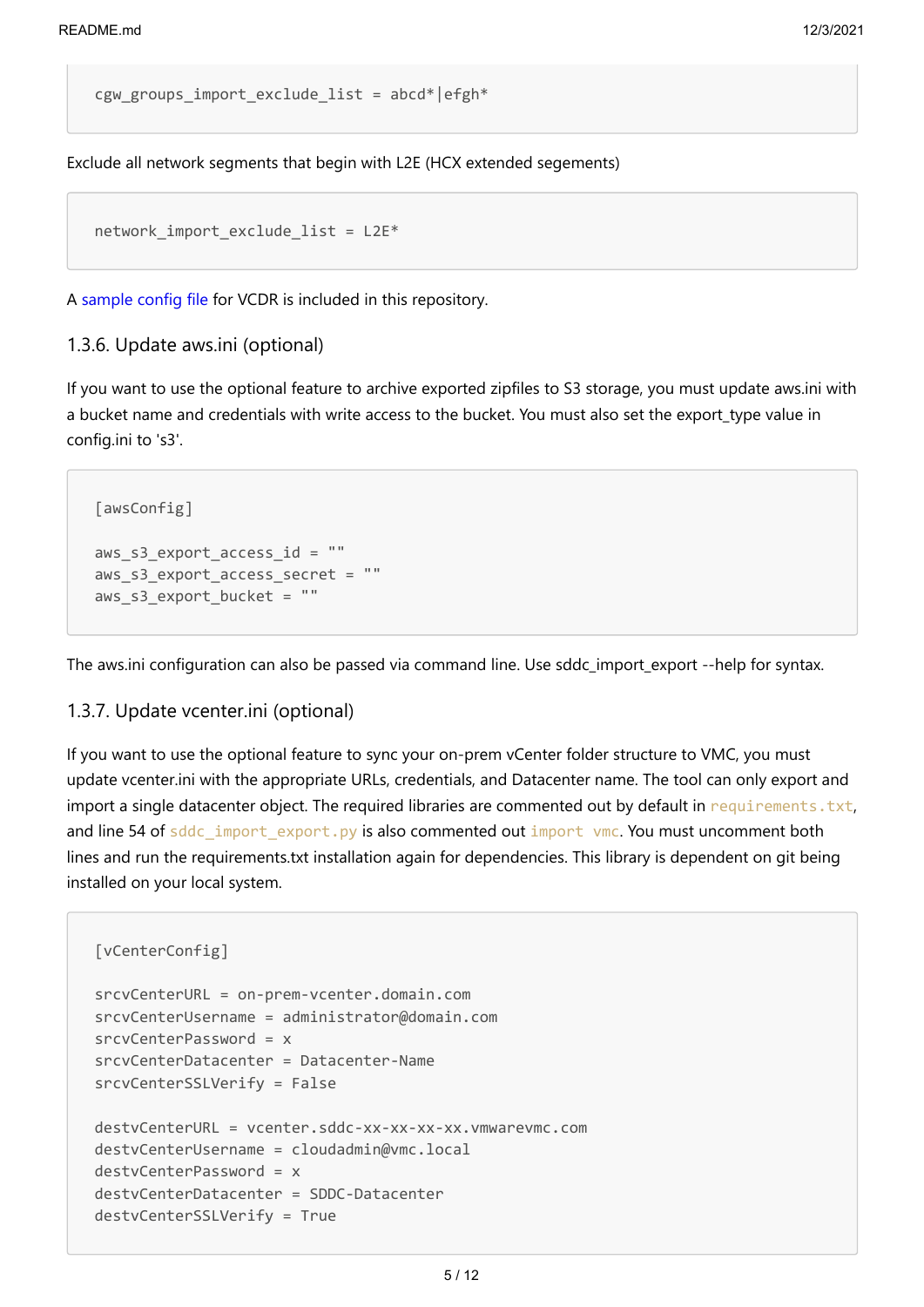## <span id="page-5-0"></span>1.4. Running the script

### <span id="page-5-1"></span>1.4.1. Export

Export will export your existing SDDC configuration from your source SDDC to a set of files that can be subsequently used for import.

Run the following command to export:

```
python3 sddc import export.py -o export
```
If all of the export options are enabled, this will export a set of files:

- Services.json
- cgw\_groups.json  $\bullet$
- cgw-networks.json  $\bullet$
- cgw.json  $\bullet$
- dfw\_details.json  $\bullet$
- dfw.json  $\bullet$
- mgw\_groups.json  $\bullet$
- mgw.json  $\bullet$
- natrules.json  $\bullet$
- public.json  $\bullet$
- s3-service\_access.json  $\bullet$
- sddc\_info.json  $\bullet$
- service\_access.json  $\bullet$
- services.json  $\bullet$
- vpn-bgp.json  $\bullet$
- vpn-dpd.json
- vpn-ike.json  $\bullet$
- vpn-l2.json  $\bullet$
- vpn-l3.json  $\bullet$
- vpn-local-bgp.json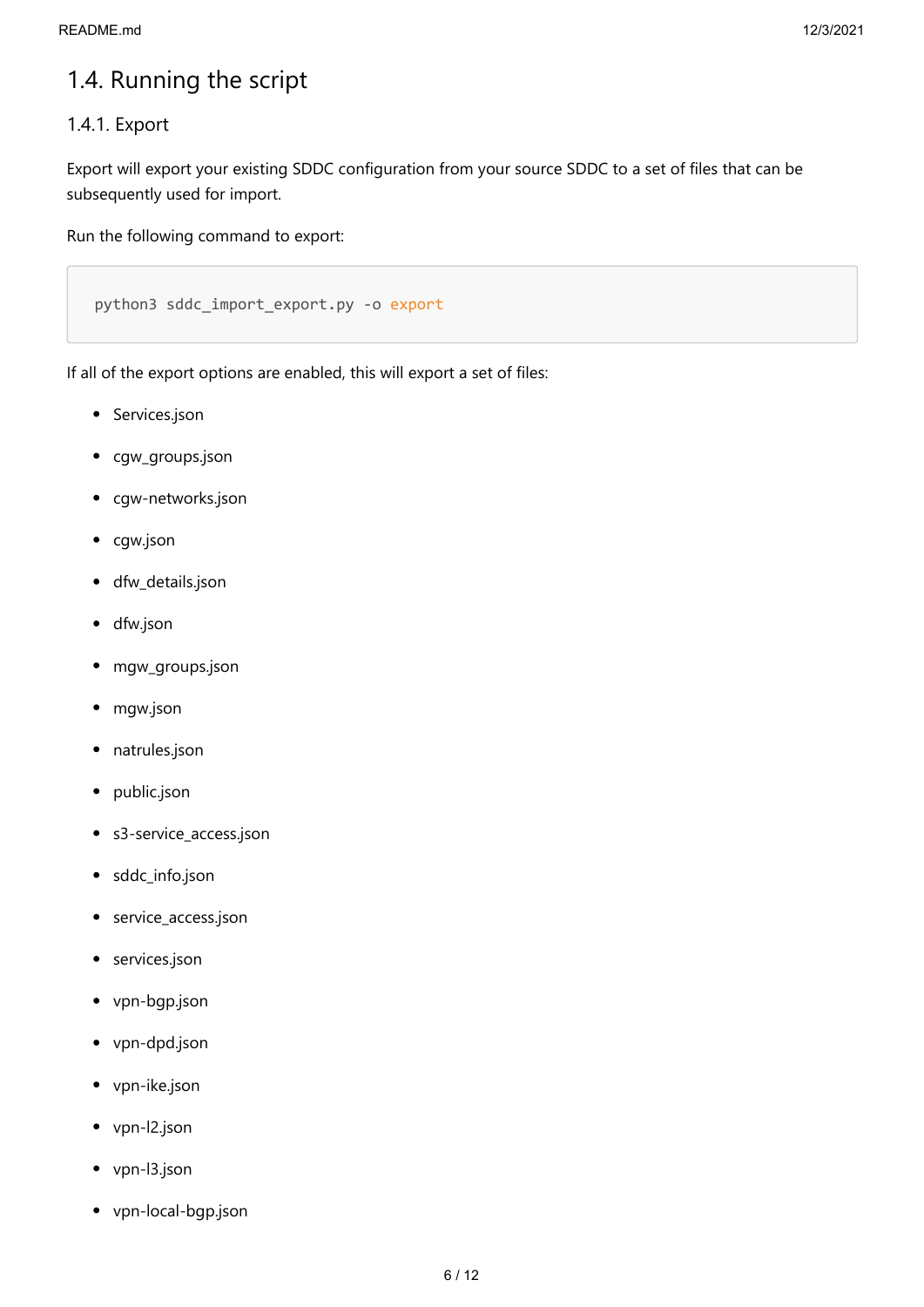vpn-tunnel.json

A config.ini flag named 'export\_history' allows for the JSON files to be zipped for archival purposes. A related configuration option named 'max export history files' lets you control how many zipped archive files are retained.

Export is read-only and will not make any changes to your source SDDC.

### <span id="page-6-0"></span>**1.4.1.1. Exclusions**

Manual VM memberships in groups are not supported, they will be filtered out of the export.

### <span id="page-6-1"></span>1.4.2. Import

Import will import your saved SDDC configuration from a set of exported JSON files to a destination SDDC.

Run the following command to import:

```
python3 sddc_import_export.py -o import
```
Before making changes, the script will prompt you for confirmation

Script is running in live mode - changes will be made to your destination SDDC. Continue? (y/n): y

There are two sections of the config.ini file that control whether the script will make changes to your destination SDDC. The first is import mode. If import mode is set to live, changes will be made to the destination SDDC. There is one final flag - import live mode warning. If this flag is set to true, you will be warned that the script is in live mode and given the option to switch back to test mode. If you want to run the script repeatedly and are absolutely sure of your configuration, you can set the import mode live warning flag to False, this will enable the script to run in live mode without user intervention.

```
[importConfig]
# Import mode
# import mode = test
# - No changes will be made to the destination SDDC
#
# import mode = live
# - Changes will be made to the destination SDDC
import_mode = live
# Script will warn, ask for a confirmation before continuing in live mode
# Set this to false if you are absolutely sure you have your script configured
correctly and want to run it automatically
import_mode_live_warning = True
```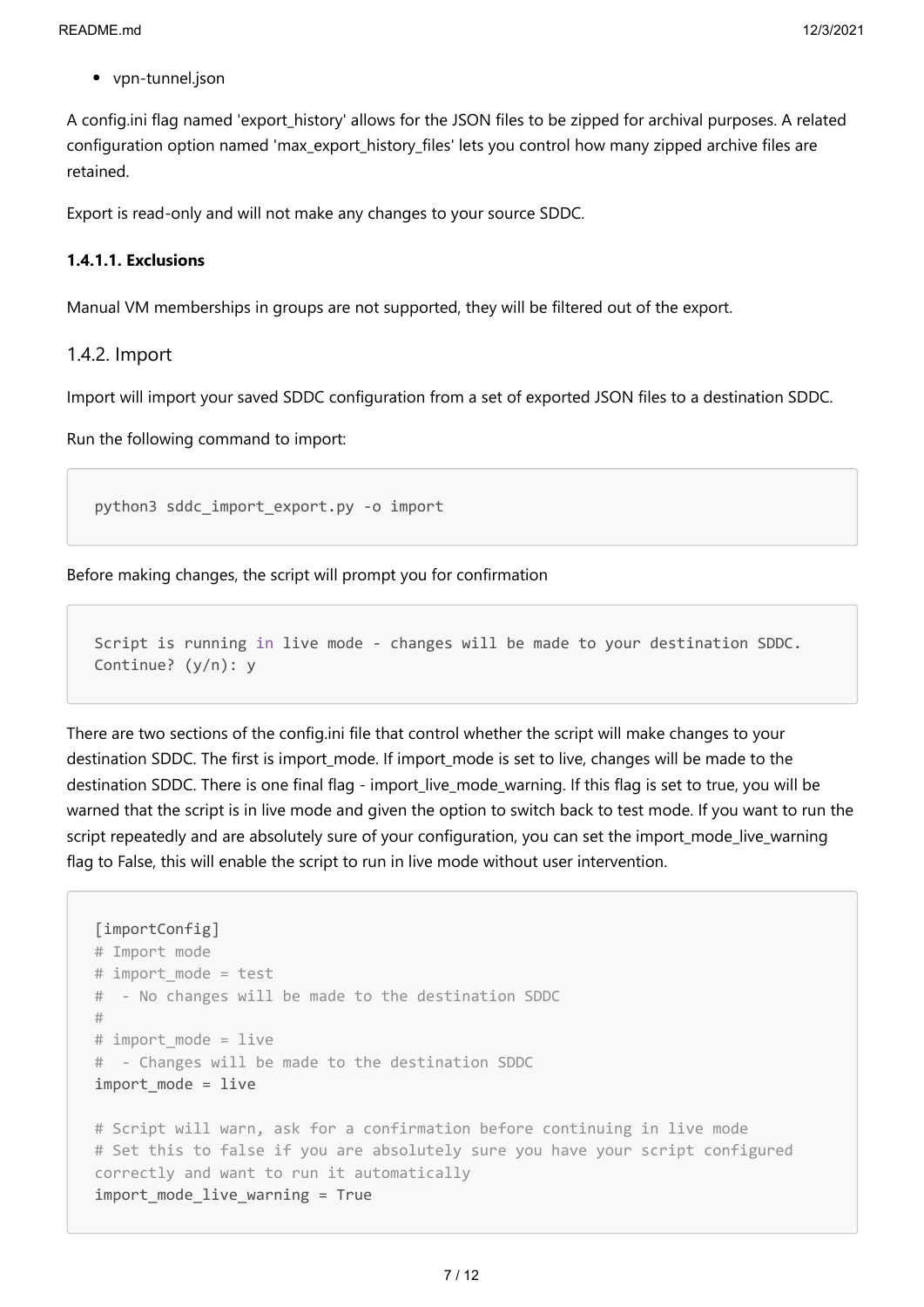nvibert-a01:sddc\_import\_export nicolasvibert\$ python3 sddc\_import\_export.py -o import Import mode: live Importing data into org VMC-SET-TEST (b7793958-b6b6-4916-a008-40c5c47ec24c), SDDC AVI-LONDON-SDDC (1eadc044-a195-4f43-8bbd-fa1089544e6d) Script is running in live mode - changes will be made to your destination SDDC. Continue? (y/n): y Live import will proceed Beginning CGW network import: Added sddc-cgw-network-1 Import results: +--------------------+---------+-------------+--------------------+ Display Name | Result | Result Note | Segment ID +--------------------+---------+-------------+--------------------+ | sddc-cgw-network-1 | SUCCESS | | sddc-cgw-network-1 | +--------------------+---------+-------------+--------------------+ Beginning Services import Service nico has been imported. Service nico has been imported. Service nico3 has been imported. Beginning CGW import... CGW Group Blue VMs has been imported. CGW Group Red\_VMs has been imported. CGW Group tf-group12 has been imported. CGW Group tf-group13 has been imported. CGW Group tf-group14 has been imported. Firewall Rule VMC to AWS has been imported. Firewall Rule AWS to VMC has been imported. Firewall Rule Internet out has been imported. Firewall Rule Default VTI Rule has been imported. Beginning MGW import... Firewall Rule ESXi Provisioning has been imported. Firewall Rule vCenter Inbound has been imported. Firewall Rule ESXi Outbound has been imported. Firewall Rule vCenter Outbound has been imported. Beginning Public IP export... Previous IP 44.242.3.1 has been imported and remapped to 3.10.11.226. Previous IP 34.215.71.251 has been imported and remapped to 3.11.245.46. Previous IP 54.184.3.133 has been imported and remapped to 18.134.166.17. Beginning NAT import... NAT Rule test-nat-rule has been imported. NAT Rule test-nat-second-rule has been imported. NAT Rule test-nat-third-rule has been imported. Import has been concluded. Thank you for using SDDC Import/Export for VMware Cloud on AWS.

<span id="page-7-0"></span>1.4.3. Export-Import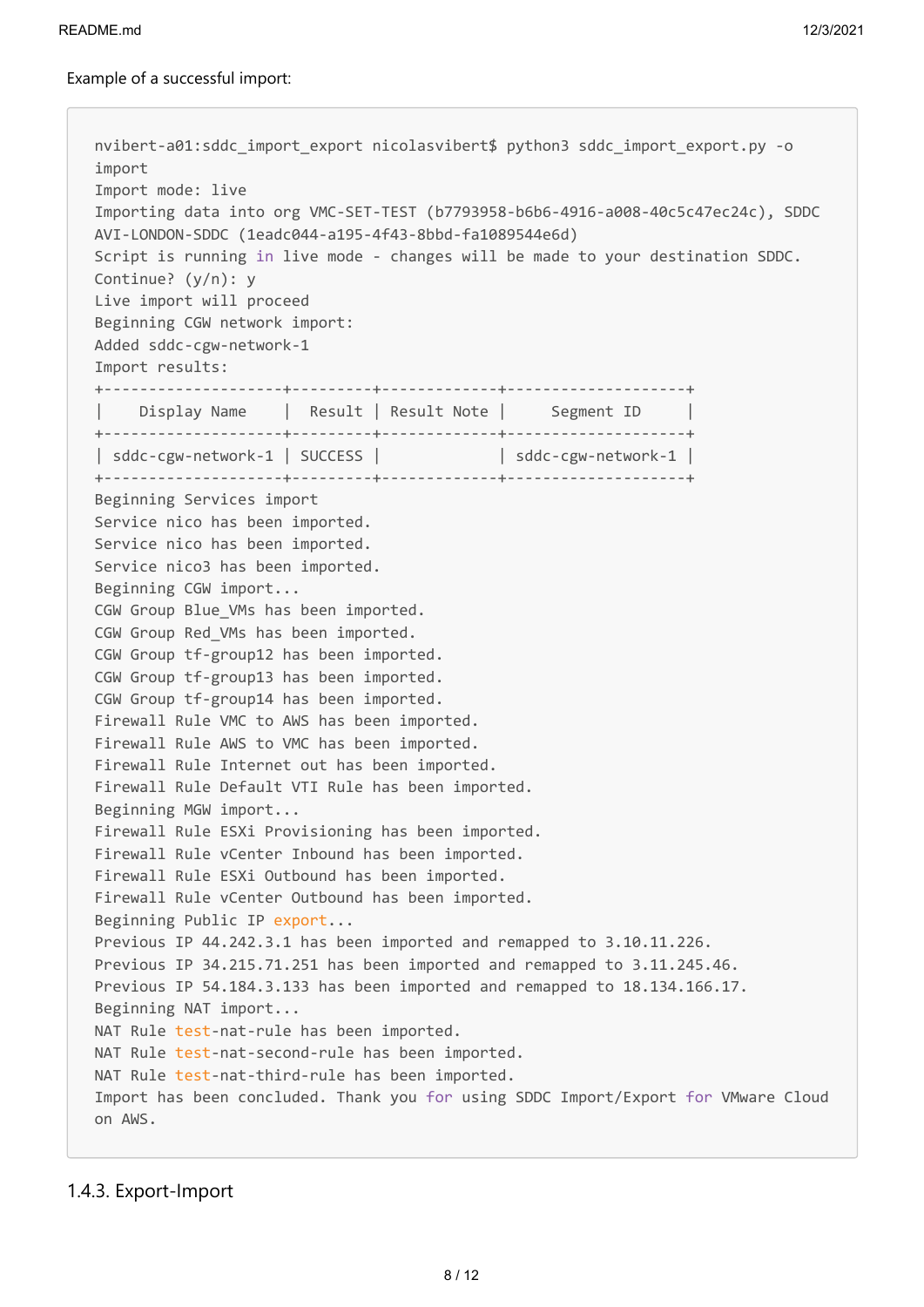Some customers want to run export from source, then immediately import into the destination. This option is useful if you want to set the script on a schedule to keep 2 SDDCs in sync.

Run the following command to run an export-import:

```
python3 sddc_import_export.py -o export-import
```
### <span id="page-8-0"></span>1.4.4. Export NSX-T on-prem

To export your DFW configuration, first edit the nsxConfig section of vcenter.ini with your NSX-T manager URL and credentials.

```
[nsxConfig]
srcNSXmgrURL = 
srcNSXmgrUsername = 
srcNSXmgrPassword = 
srcNSXmgrSSLVerify = False
```
### Then, run the export-nsx command

```
python3 sddc_import_export.py -o export-nsx
```
### <span id="page-8-1"></span>1.4.5. Import NSX-T on-prem

To export your on-prem DFW configuration into VMC on AWS, first run the export-nsx function.

After the export is complete, ensure that you have vmc.ini configured with a dest refresh token, dest org-id, and dest sddc id. The import-nsx process uses the code as a standard import from an SDDC, including all of the options to enable and disable sections in config.ini

Finally, run import-nsx command.

```
python3 sddc_import_export.py -o import-nsx
```
### <span id="page-8-2"></span>1.4.6. Export vCenter

To export your vCenter server folder structure, set the export vcenter folders flag in config.ini to True. Then run the export command:

```
python3 sddc_import_export.py -o export-vcenter
```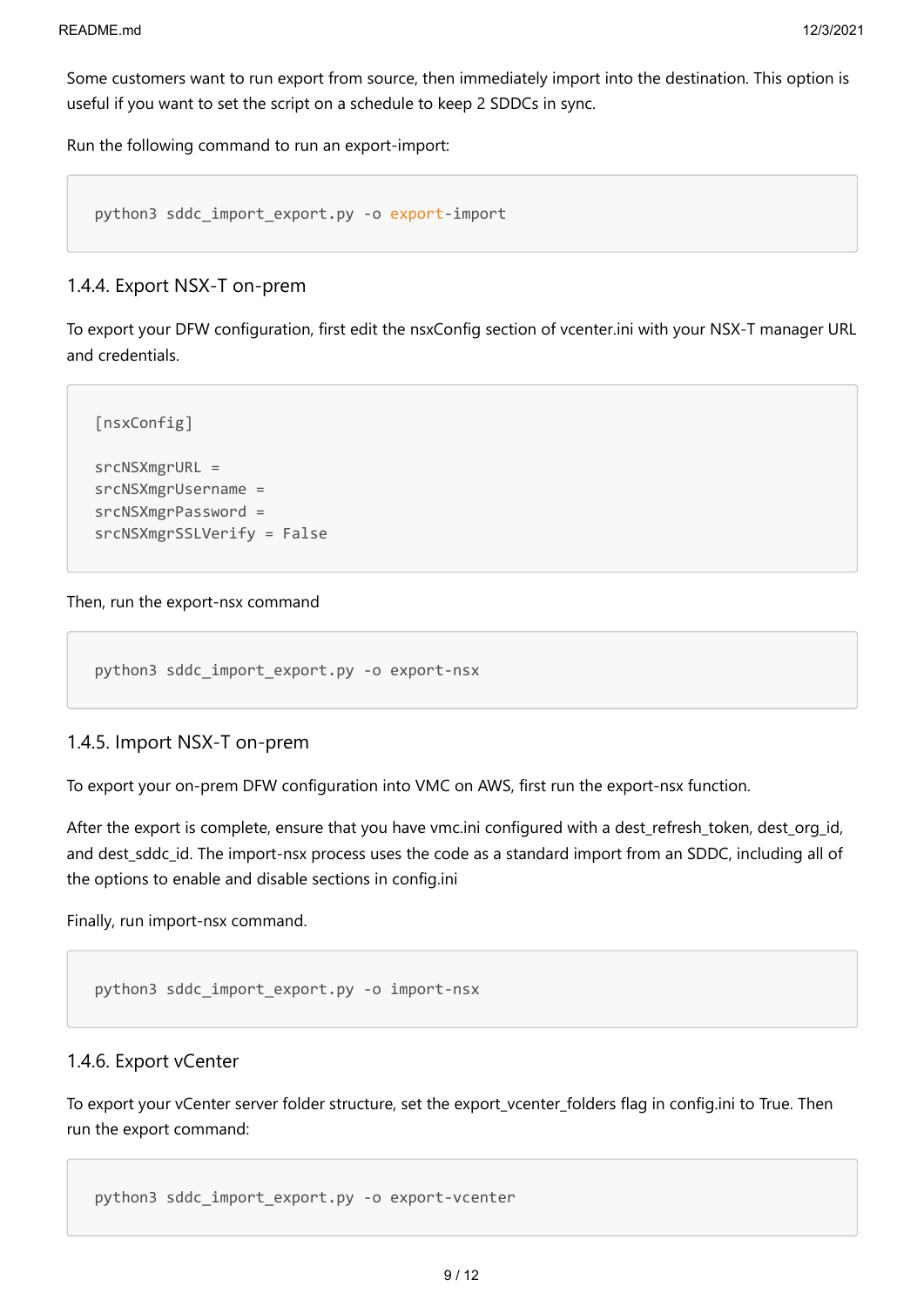### <span id="page-9-0"></span>1.4.7. Import vCenter

To Import your vCenter server folder structure, set the import\_vcenter\_folders flag in config.ini to True. Then run the import command:

```
python3 sddc_import_export.py -o import-vcenter
```
### <span id="page-9-1"></span>1.4.8. Import from zip archive

If you enable the 'export\_history' flag, a zipfile containing all of the exported JSON will be exported into the /json folder. You can pass the filename to the script as shown to use it as the import source.

python3 sddc\_import\_export.py -o import -i json/path-to\_json-export.zip

### <span id="page-9-2"></span>1.4.9. Running S3 export as a Lambda function

Install all required packages to a folder

```
mkdir python_req
cd python_req
pip3 install --target . -r ../requirements.txt
```
Zip python\_req and upload it to a Lambda layer

Change export folder in config.ini to /tmp, because /tmp is the only writable folder in Lambda

Ensure you have configured aws.ini with your S3 bucket settings

Ensure that you have granted the execution role write permissions to your S3 bucket

Add the following files individually to the function code, or zip them up and upload all at once:

- $\bullet$  config ini/\*
- lambda\_handler.py
- sddc\_import\_export.py
- VMCImportExport.py

Change the Handler runtime settings to invoke\_lambda.lambda\_handler

Execute your Lambda function. Although it is possible to configure values in the config\_ini files that you upload to the function code, it might be preferable to pass the required values via command line argument. See [invoke\\_lambda.py](file:///c%3A/git/Flings/sddc-import-export-for-vmware-cloud-on-aws/invoke_lambda.py) for an example.

<span id="page-9-3"></span>1.4.10. Cloud Services Platform Role Sync

You can sync user roles with the rolesync option.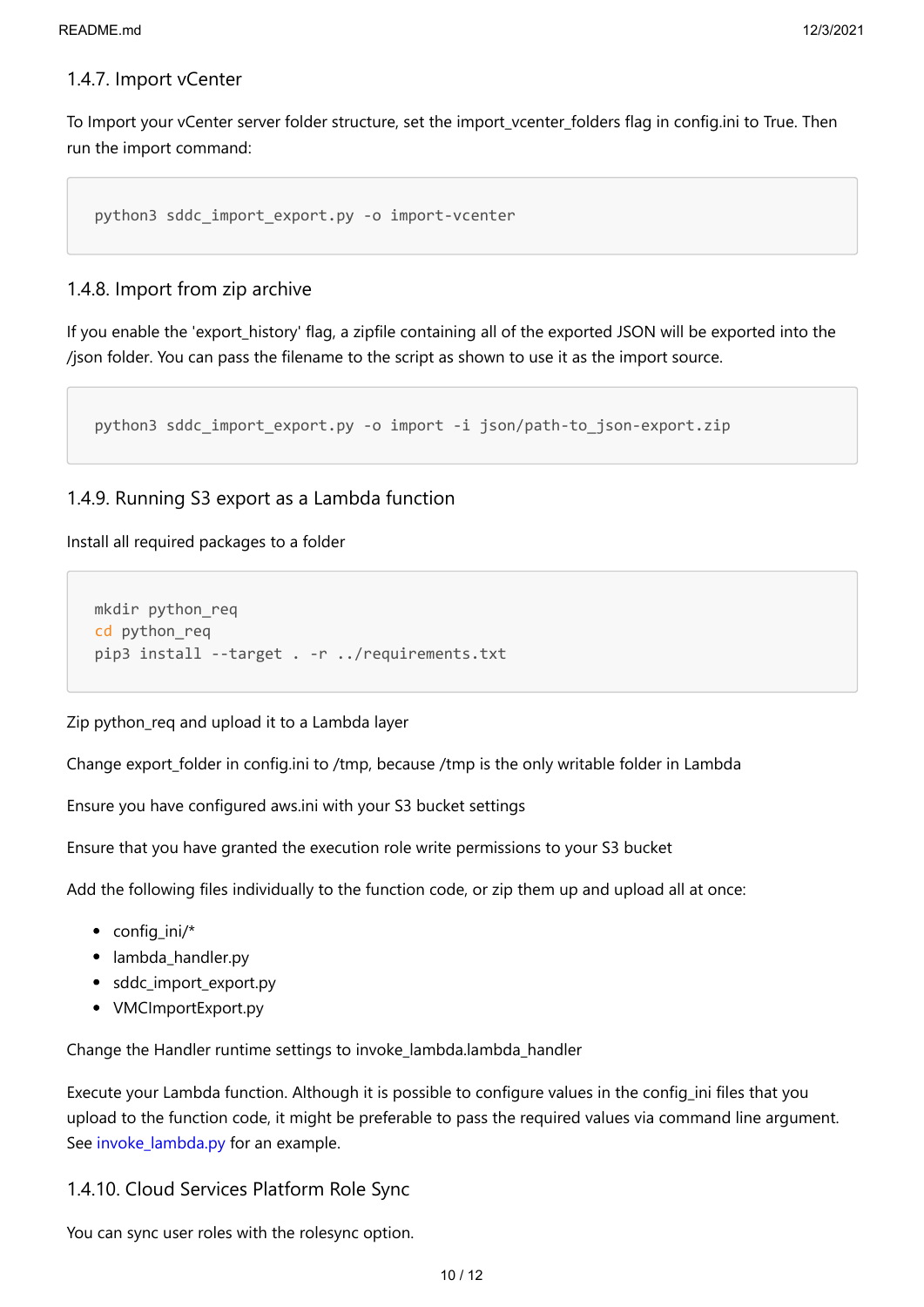**Note:** the API tokens you use must have Org Owner permissions. You can sync across orgs by using a different source and destination OrgID. Alternatively, if your sync template and destinations are in the same org, you can configure the source and destination OrgIDs to be identical.

**Known issue:** If the source user has roles assigned that do not exist in the destination, the sync will fail. The initial release of this feature does not have any logic in it to search for invalid roles. For example: a source user is assigned a role for both VMC on AWS and vRealize Automation Cloud. The destination org only has VMC on AWS activated - vRealize Automation is not activated in the destination org. The sync will fail. But the sync would succeed if the source user only had VMC on AWS roles assigned.

**Feature Limits** In the initial release of this feature, the sync is an addition - any roles assigned to the source will be added to the destination. It does not delete any roles in the destination.

First, configure a template account in the Cloud Services Platform, granting it all of the roles you want to synchronize.

Next, configure the role\_sync\_source\_user\_email poperty in config.ini with the email address of your template account - for this example, we set it to template@vmware.com.

Then, configure the role sync dest user emails property in config.ini with the email address(es) of your destination accounts. These accounts must already exist for the sync to work.

You can then run the sync:

python3 sddc\_import\_export.py -o rolesync

Example output:

Looking up template user template@vmware.com Looking up destination user destination@vmware.com Role sync success: template@vmware.com->destination@vmware.com

You can also run the sync directly from the command line without configuring config.ini:

python3 sddc\_import\_export.py -o rolesync -rss template@vmware.com -rsd user1@vmware.com,user2@vmware.com

Example output:

loaded role sync source user email from command line Loaded role sync dest user emails from command line Looking up template user template@vmware.com Looking up destination user user1@vmware.com Role sync success: template@vmware.com->user1@vmware.com